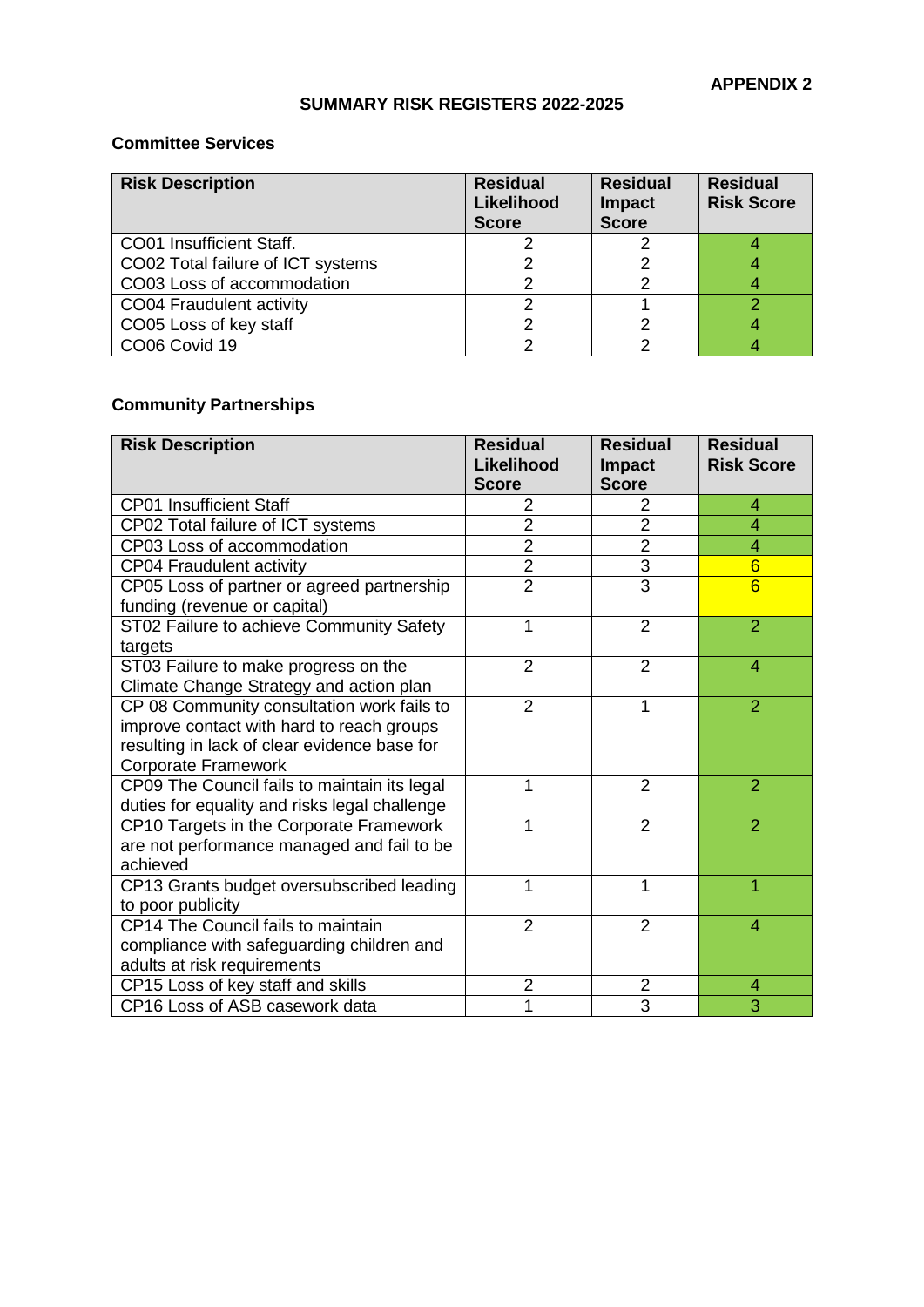## **Corporate Services**

| <b>Risk Description</b>                         | <b>Residual</b><br>Likelihood<br><b>Score</b> | <b>Residual</b><br><b>Impact</b><br><b>Score</b> | <b>Residual</b><br><b>Risk Score</b> |
|-------------------------------------------------|-----------------------------------------------|--------------------------------------------------|--------------------------------------|
| CS01 Insufficient staff                         | 2                                             | 2                                                | 4                                    |
| CS02 Total failure of ICT systems               | 2                                             |                                                  | 4                                    |
| CS03 Loss of accommodation                      | 2                                             | 2                                                | 4                                    |
| <b>CS04 Fraudulent activity</b>                 |                                               | 2                                                | $\overline{2}$                       |
| CS05 Tests reveal that the Business             | 2                                             | $\mathfrak{p}$                                   | 4                                    |
| Continuity Plan is not workable                 |                                               |                                                  |                                      |
| CS06 The Council fails to manage its            | 2                                             | 2                                                | 4                                    |
| principle risks and that the likelihood of them |                                               |                                                  |                                      |
| occurring increases or the impact cannot be     |                                               |                                                  |                                      |
| reduced                                         |                                               |                                                  |                                      |
| CS07 Non-compliance with data protection        | 2                                             | 2                                                | 4                                    |
| and Freedom of Information legislation          |                                               |                                                  |                                      |
| CS08 Loss of key staff                          | 2                                             | 2                                                | 4                                    |

### **Customer Service Centre**

| <b>Risk Description</b>                               | <b>Residual</b><br>Likelihood<br><b>Score</b> | <b>Residual</b><br><b>Impact</b><br><b>Score</b> | <b>Residual</b><br><b>Risk Score</b> |
|-------------------------------------------------------|-----------------------------------------------|--------------------------------------------------|--------------------------------------|
| CSC01 Insufficient staff                              | 2                                             |                                                  |                                      |
| CSC02 Total failure of ICT systems                    | 2                                             | っ                                                |                                      |
| CSC03 Loss of accommodation                           | 2                                             | 2                                                |                                      |
| <b>CSC04 Fraudulent activity</b>                      |                                               | 2                                                | 2                                    |
| CSC05 Total failure of telephone system               | 2                                             | っ                                                |                                      |
| CSC06 Physical assault on staff or visitors<br>to TRH | っ                                             | っ                                                |                                      |
| CSC07 Loss of key staff and management<br>skills      | っ                                             | っ                                                |                                      |

### **Economic and Sustainable Development**

| <b>Risk Description</b>                     | <b>Residual</b><br>Likelihood<br><b>Score</b> | <b>Residual</b><br><b>Impact</b><br><b>Score</b> | <b>Residual</b><br><b>Risk Score</b> |
|---------------------------------------------|-----------------------------------------------|--------------------------------------------------|--------------------------------------|
| ES01 Lack of suitably experienced staff     | 2                                             |                                                  | 4                                    |
| <b>ES02Total failure of ICT systems</b>     | $\overline{2}$                                |                                                  | $\overline{2}$                       |
| ES03 Loss of accommodation                  | $\overline{2}$                                |                                                  | $\overline{2}$                       |
| <b>ES04 Fraudulent activity</b>             | 1                                             | $\overline{2}$                                   | $\overline{2}$                       |
| ES05 Failure to progress/manage and         | $\mathcal{P}$                                 | 2                                                | $\overline{A}$                       |
| maintain Community Infrastructure Levy      |                                               |                                                  |                                      |
| income and expenditure.                     |                                               |                                                  |                                      |
| ES06 Delays to decision making process of   | $\mathcal{P}$                                 | $\mathcal{P}$                                    | 4                                    |
| Local Plan                                  |                                               |                                                  |                                      |
| ES07 Failure/Delay in delivering Local Plan | 3                                             | 2                                                | 6                                    |
| ES08 Changes in National Policy &           | $\mathcal{P}$                                 | $\overline{2}$                                   | 4                                    |
| regulations which require a significant     |                                               |                                                  |                                      |
| alteration to emerging Local Plan           |                                               |                                                  |                                      |
| ES09 Failure of external parties to meet    | $\mathcal{P}$                                 | $\mathcal{P}$                                    | 4                                    |
| project deadlines                           |                                               |                                                  |                                      |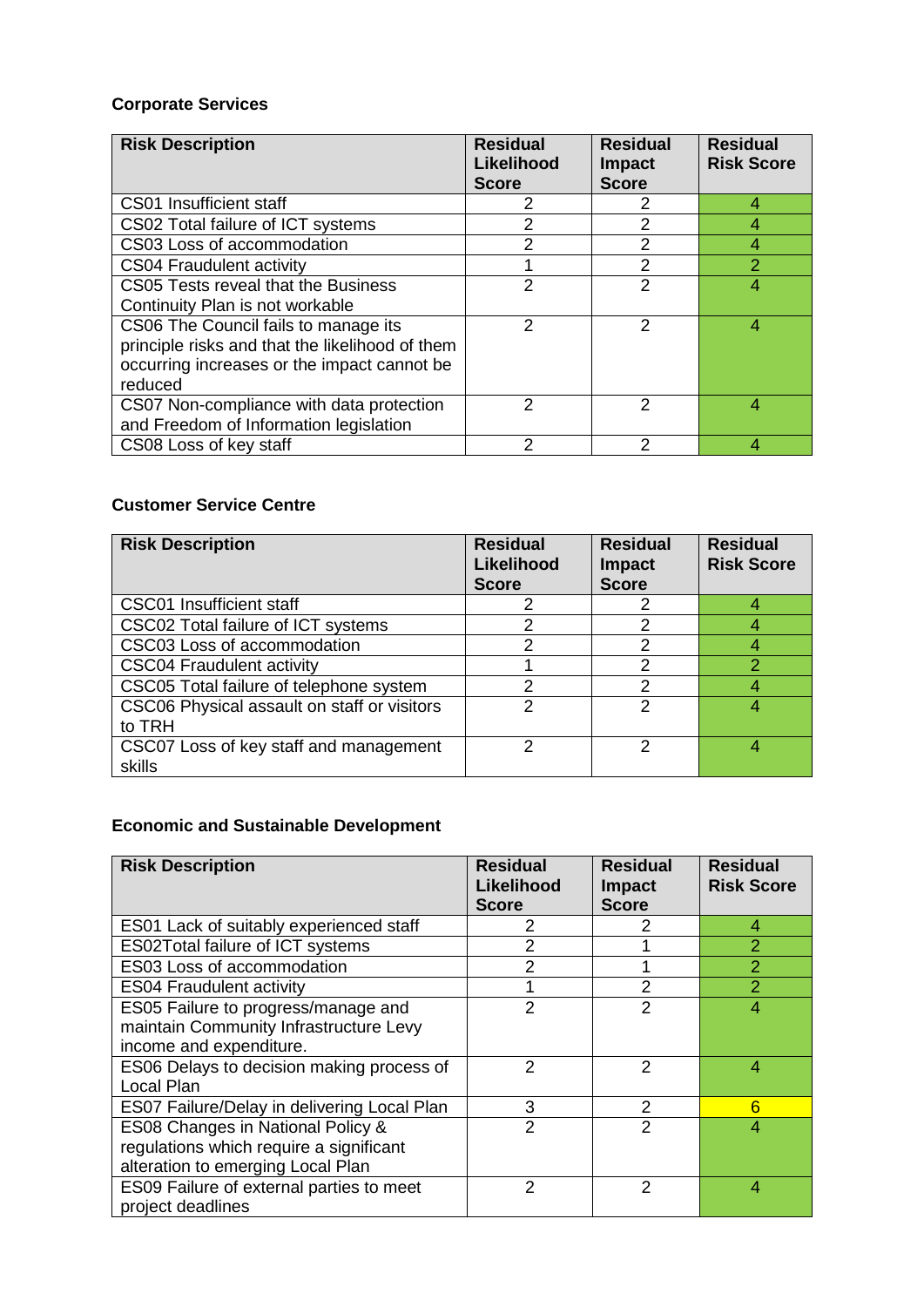| ES10 Delays to decision making process        | 2              | $\overline{2}$ | 4               |
|-----------------------------------------------|----------------|----------------|-----------------|
| <b>ES11 Failure to agree critical cross</b>   | $\overline{2}$ | 3              | $6\overline{6}$ |
| boundary strategic planning issues with       |                |                |                 |
| prescribed 'Duty to Co-operate'               |                |                |                 |
| <b>ES12 Capacity of Planning Inspectorate</b> | $\overline{2}$ | $\overline{2}$ | 4               |
| (PINS) and other statutory consultees         |                |                |                 |
| ES13 Local Plan found 'unsound'               | $\overline{2}$ | 3              | 6               |
| <b>ES14 Preparation of SW Herts Joint</b>     | $\overline{2}$ | $\overline{2}$ | 4               |
| Strategic Plan fails to meet key project      |                |                |                 |
| milestones.                                   |                |                |                 |
| ES15 Delays to decision making process in     | $\overline{2}$ | $\overline{2}$ | 4               |
| <b>SW Herts JSP</b>                           |                |                |                 |
| ES16 Changes in national policy &             | $\overline{2}$ | $\overline{2}$ | 4               |
| regulations which require a significant       |                |                |                 |
| alteration to emerging joint strategic plan   |                |                |                 |
| ES17 Changes in local politics of the         | $\overline{2}$ | $\overline{2}$ | $\overline{4}$  |
| participating authorities (SW Herts JSP)      |                |                |                 |
| ES18 Staff changes (SW Herts JSP)             | $\overline{2}$ | $\overline{2}$ | 4               |
| ES19 Potential political change/issues within | $\overline{2}$ | $\overline{2}$ | 4               |
| the partnership that could lead to a          |                |                |                 |
| withdrawal or variation in support to the     |                |                |                 |
| Programme from one of the partners.           |                |                |                 |
| ES20 SW Herts JSP not agreed by Districts,    | $\overline{2}$ | $\overline{2}$ | 4               |
| fail at examination or there is significant   |                |                |                 |
| slippage in the timescales that are beyond    |                |                |                 |
| the tolerance of the programme.               |                |                |                 |
| ST01 Failure to achieve the target of nett    | 3              | 3              | 9               |
| additional homes                              |                |                |                 |
| ST04 Failure to make progress on the          | 3              | $\overline{2}$ | $6\overline{6}$ |
| development of an Economic Strategy           |                |                |                 |

### **Elections**

| <b>Risk Description</b>                     | <b>Residual</b><br>Likelihood<br><b>Score</b> | <b>Residual</b><br>Impact<br><b>Score</b> | <b>Residual</b><br><b>Risk Score</b> |
|---------------------------------------------|-----------------------------------------------|-------------------------------------------|--------------------------------------|
| EL01 Insufficient staff                     |                                               | 2                                         |                                      |
| EL02 Total failure of ICT systems           |                                               | 3                                         | 6                                    |
| EL03 Loss of accommodation                  |                                               | 3                                         |                                      |
| <b>EL04 Fraudulent activity</b>             |                                               |                                           |                                      |
| EL05 Failure to provide statutory elections |                                               | 3                                         | 3                                    |
| or referenda                                |                                               |                                           |                                      |

## **Environmental Protection**

| <b>Risk Description</b>                  | <b>Residual</b><br>Likelihood<br><b>Score</b> | <b>Residual</b><br><b>Impact</b><br><b>Score</b> | <b>Residual</b><br><b>Risk Score</b> |
|------------------------------------------|-----------------------------------------------|--------------------------------------------------|--------------------------------------|
| <b>EP01</b> Insufficient staff           |                                               |                                                  |                                      |
| EP02 Total failure of ICT systems        |                                               |                                                  |                                      |
| EP03 Loss of accommodation               |                                               |                                                  |                                      |
| <b>EP04 Fraudulent activity</b>          |                                               |                                                  |                                      |
| EP05 Loss of one or more freighter       |                                               |                                                  |                                      |
| (accident/fire/theft).                   |                                               |                                                  |                                      |
| EP06 Long period of extreme weather/snow | ◠                                             |                                                  |                                      |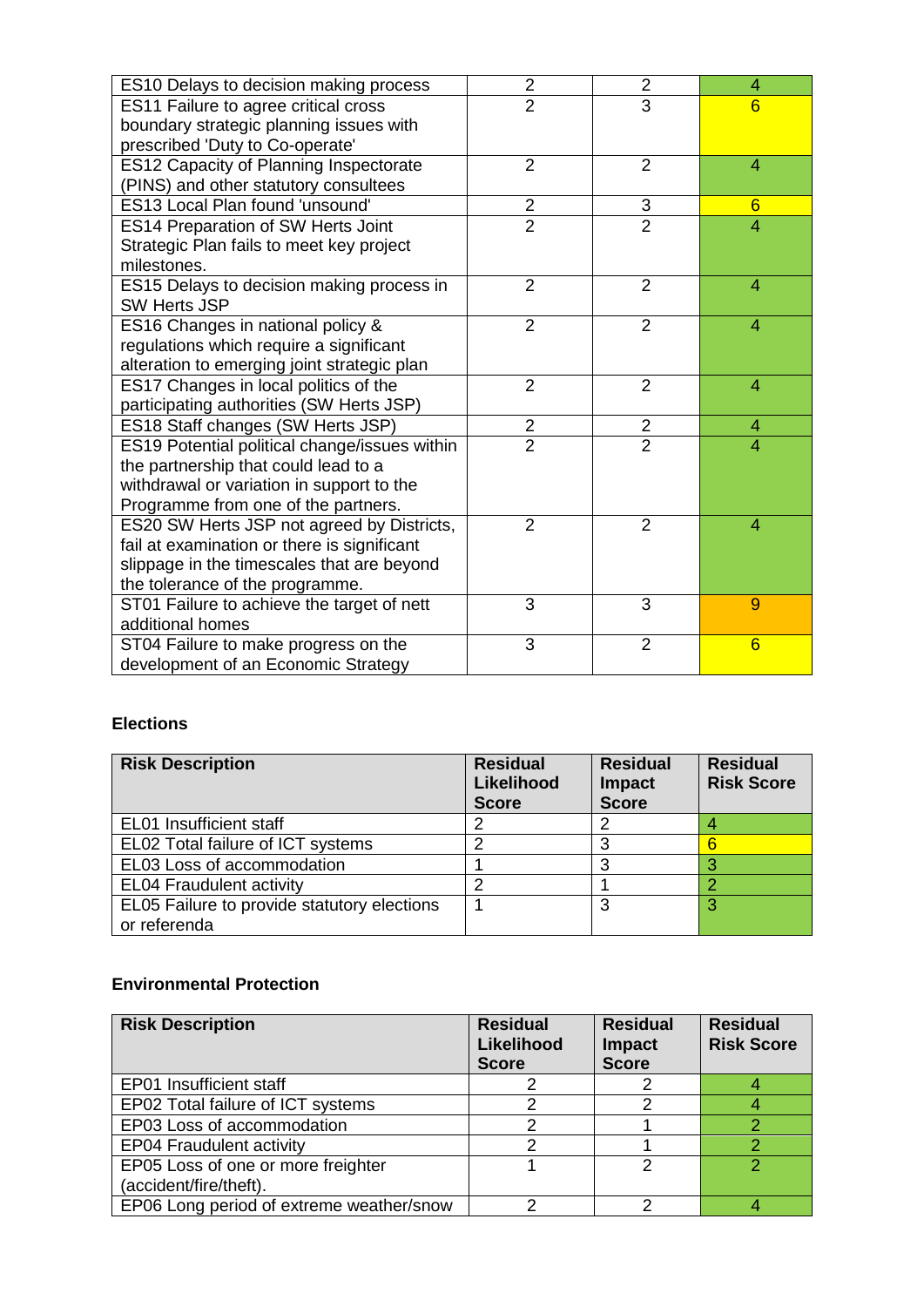| EP07 Fuel shortage                           |                | $\overline{2}$ | $\overline{2}$  |
|----------------------------------------------|----------------|----------------|-----------------|
| EP08 Health and Safety or DTP action         | 1              | 3              | 3               |
| EP09 Increased fly tipping                   | 3              | $\overline{2}$ | $6\overline{6}$ |
| EP10 TRDC compelled not to act in its own    | $\overline{2}$ | 1              | $\overline{2}$  |
| interests by majority of Partnership         |                |                |                 |
| EP11 Vehicle maintenance falls below         | $\overline{2}$ | 2              | 4               |
| required standard                            |                |                |                 |
| EP12 AFM withdrawn by HCC                    | 3              | 3              | 9               |
| EP13 Costs rise for sale of recycling        | 3              | $\overline{3}$ | 9               |
| materials                                    |                |                |                 |
| EP14 Garden waste charging may be            | $\overline{2}$ | 3              | $6\overline{6}$ |
| scrapped.                                    |                |                |                 |
| EP15 Glass and paper recycling may need      | $\overline{2}$ | 3              | $6\overline{6}$ |
| separating                                   |                |                |                 |
| EP16 HCC changes tipping points (for         | $\overline{2}$ | 3              | $6\overline{6}$ |
| garden and food waste)                       |                |                |                 |
| EP17 Level of charges affects update on      | $\overline{2}$ | $\overline{2}$ | 4               |
| services                                     |                |                |                 |
| EP18 Animal control; due to the increase in  | $\overline{2}$ | $\overline{2}$ | 4               |
| charges a number of people will operate      |                |                |                 |
| unlicensed                                   |                |                |                 |
| EP19 (Office) Staff shortage due to the      | 4              | $\overline{2}$ | 8               |
| impact of coronavirus                        |                |                |                 |
| EP20 (Operational) Staff shortage due to the | 4              | 3              | 12              |
| impact of coronavirus                        |                |                |                 |
| EP21 Impact of COVID affects income and      | $\overline{4}$ | 4              | 16              |
| expenditure                                  |                |                |                 |

#### **Finance**

| <b>Risk Description</b>                                                                                                                    | <b>Residual</b><br>Likelihood<br><b>Score</b> | <b>Residual</b><br><b>Impact</b><br><b>Score</b> | <b>Residual</b><br><b>Risk Score</b> |
|--------------------------------------------------------------------------------------------------------------------------------------------|-----------------------------------------------|--------------------------------------------------|--------------------------------------|
| ST07 The Medium term financial position<br>worsens.                                                                                        | 3                                             | 2                                                | 6                                    |
| FI02 Revenue balances insufficient to meet<br>estimate pay award increases                                                                 | 2                                             | 1                                                | $\overline{2}$                       |
| FI03 Revenue balances insufficient to meet<br>other inflationary increases                                                                 | 1                                             | 2                                                | $\overline{2}$                       |
| FI04 Interest rates resulting in significant<br>variations in estimated interest income                                                    | 3                                             | $\overline{2}$                                   | 6                                    |
| FI05 Inaccurate estimates of fees and<br>charges income                                                                                    | $\overline{2}$                                | 2                                                | 4                                    |
| FI06 The estimated cost reductions and<br>additional income gains are not achieved                                                         | $\overline{2}$                                | $\overline{2}$                                   | 4                                    |
| FI07 Revenue balances insufficient to meet<br>loss of partial exemption for VAT                                                            | 1                                             | 4                                                | 4                                    |
| FI08 The Council is faced with potential<br>litigation and other employment related<br>risks                                               | 1                                             | 3                                                | 3                                    |
| <b>FI09 Fluctuations in Business Rates</b><br>Retention                                                                                    | 3                                             | 3                                                | 9                                    |
| FI10 Failure to deliver the South Oxhey<br>Initiative to desired outcomes and<br>objectives resulting in a delay in the capital<br>receipt | 2                                             | 2                                                | 4                                    |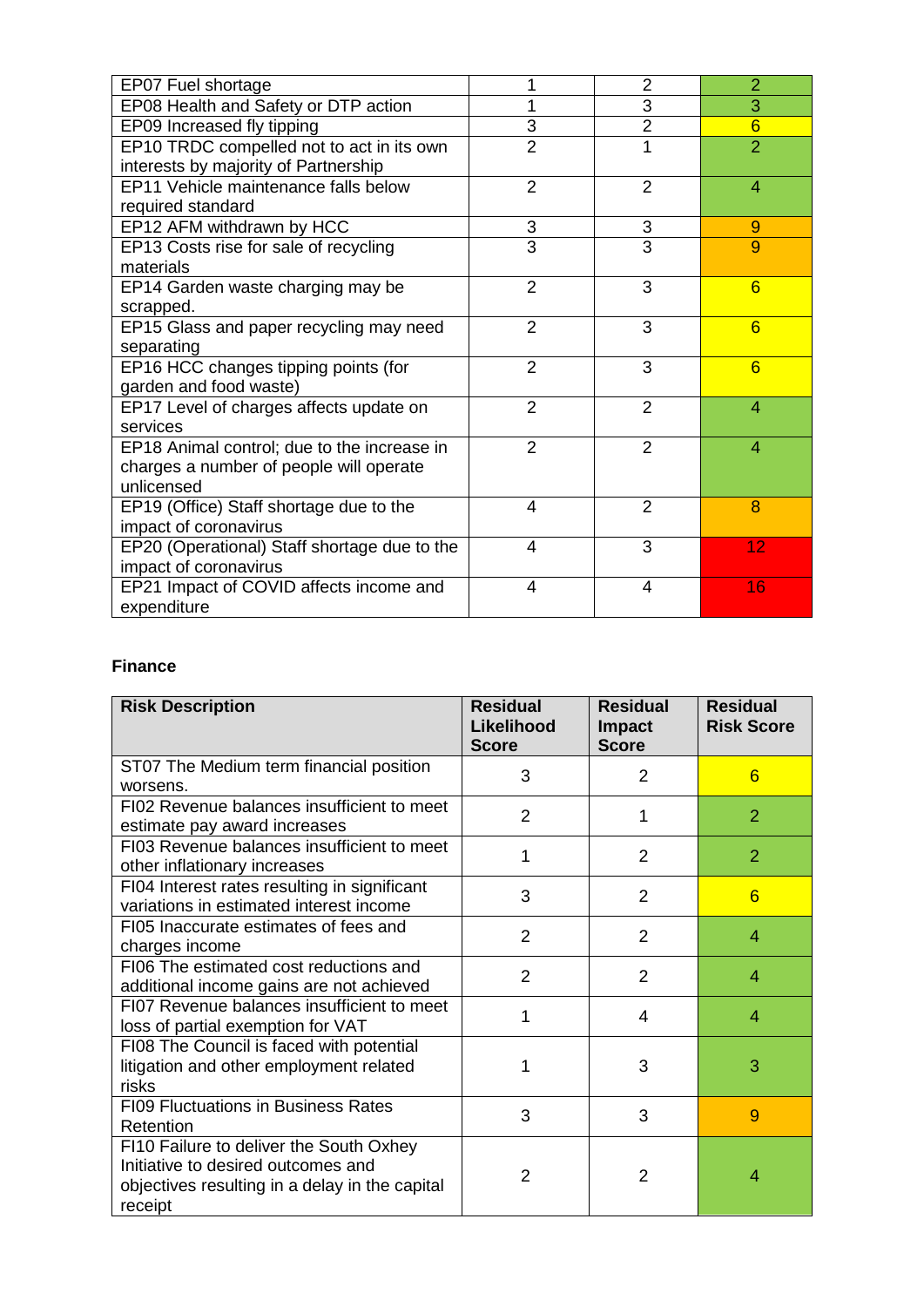| FI11 Failure of ICT systems       |  |  |
|-----------------------------------|--|--|
| FI12 Property Investment          |  |  |
| <b>FI13 Commercial Investment</b> |  |  |
| FI14 Loss of key personnel        |  |  |

## **Housing Services**

| <b>Risk Description</b>                                        | <b>Residual</b><br>Likelihood<br><b>Score</b> | <b>Residual</b><br><b>Impact</b><br><b>Score</b> | <b>Residual</b><br><b>Risk Score</b> |
|----------------------------------------------------------------|-----------------------------------------------|--------------------------------------------------|--------------------------------------|
| HO01 Insufficient staff                                        | 2                                             |                                                  |                                      |
| HO02 Total failure of ICT systems                              | 2                                             | 2                                                |                                      |
| HO03 Loss of accommodation                                     | 2                                             | っ                                                |                                      |
| <b>HO04 Fraudulent activity</b>                                | $\mathcal{P}$                                 | 2                                                | 4                                    |
| HO05 Loss or insufficient temporary<br>accommodation           | $\mathfrak{p}$                                | っ                                                |                                      |
| HO06 Failure to provide out of hours<br>emergency provision    | 2                                             | 2                                                | 4                                    |
| HO07 Legal challenge to contracting out of<br>homeless reviews | າ                                             |                                                  |                                      |

## **Legal Practice**

| <b>Risk Description</b>           | <b>Residual</b><br>Likelihood<br><b>Score</b> | <b>Residual</b><br><b>Impact</b><br><b>Score</b> | <b>Residual</b><br><b>Risk Score</b> |
|-----------------------------------|-----------------------------------------------|--------------------------------------------------|--------------------------------------|
| <b>LE01</b> Insufficient staff    |                                               |                                                  |                                      |
| LE02 Total failure of ICT systems |                                               |                                                  |                                      |
| LE03 Loss of accommodation        |                                               |                                                  |                                      |
| <b>LE04 Fraudulent activity</b>   |                                               |                                                  |                                      |
| LE05 Loss of key staff            |                                               |                                                  |                                      |

## **Leisure and Landscapes**

| <b>Risk Description</b>                                                                                                         | <b>Residual</b><br>Likelihood<br><b>Score</b> | <b>Residual</b><br><b>Impact</b><br><b>Score</b> | <b>Residual</b><br><b>Risk Score</b> |
|---------------------------------------------------------------------------------------------------------------------------------|-----------------------------------------------|--------------------------------------------------|--------------------------------------|
| LL01 Insufficient staff (including casual staff)                                                                                | 2                                             | З                                                | 6                                    |
| LL02 Total failure of ICT systems                                                                                               | $\overline{2}$                                | 3                                                | 6                                    |
| LL03 Loss of accommodation                                                                                                      | 2                                             | 3                                                | 6                                    |
| <b>LL04 Fraudulent activity</b>                                                                                                 | $\mathcal{P}$                                 | $\mathcal{P}$                                    | 4                                    |
| LL05 Usage targets linked to Key Budget<br>Indicators are not met                                                               | $\overline{2}$                                | 2                                                | 4                                    |
| LL06 Major capital project overruns or has<br>unforeseen cost                                                                   | $\mathcal{P}$                                 | 3                                                | 6                                    |
| LL07 Loss of partner or agreed partnership<br>funding (revenue or capital) - Unable to<br>deliver projects                      | 2                                             | 3                                                | 6                                    |
| LL08 Council liable for fatality or serious<br>accident at leisure venue or activity - Fatality<br>/ serious accident or injury | 2                                             | 3                                                | 6                                    |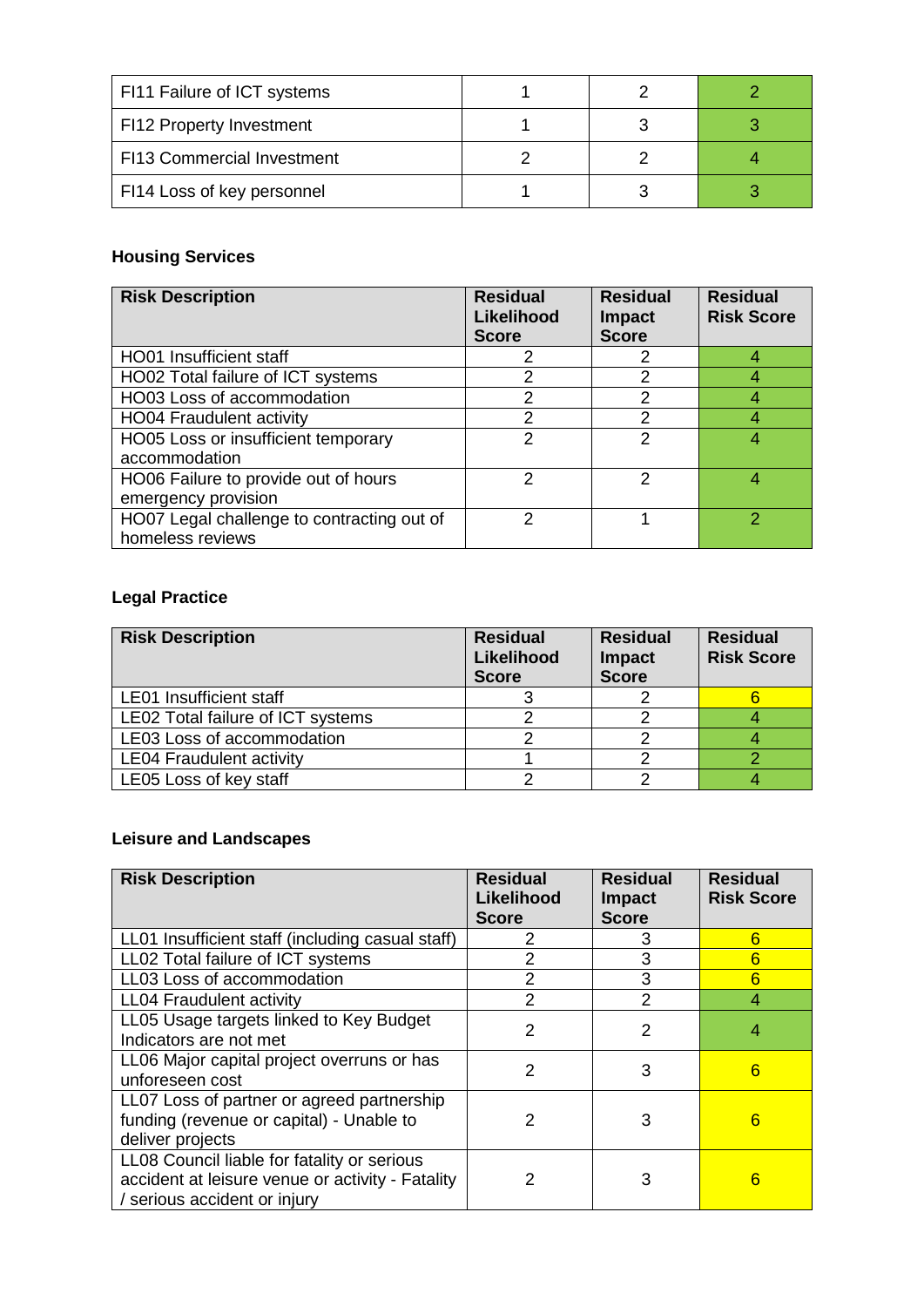| LL09 Failure involving major plant or<br>equipment at leisure venue                                                                                                                                                                                                                                                                                                  | $\overline{2}$ | 3              | $6\overline{6}$ |
|----------------------------------------------------------------------------------------------------------------------------------------------------------------------------------------------------------------------------------------------------------------------------------------------------------------------------------------------------------------------|----------------|----------------|-----------------|
| LL10 Leisure Facilities Management:<br>Operator fails to provide service as detailed<br>within the Leisure Management Contract                                                                                                                                                                                                                                       | $\overline{2}$ | $\overline{2}$ | $\overline{4}$  |
| LL11 Leisure Facilities Management:<br>Operator fails to pay back the Council<br>following the deeds of variation for 2020/21<br>and 21/22 by the end of the contract                                                                                                                                                                                                | $\overline{2}$ | 3              | $6\overline{6}$ |
| LL12 The Council could fail to meet its legal<br>obligations if it fails to Safeguard children<br>and or adults at risk                                                                                                                                                                                                                                              | $\overline{2}$ | 3              | $6\overline{6}$ |
| LL13 Service fails to appoint play scheme<br>staff with relevant and appropriate training<br>qualifications to meet Ofsted requirements<br>for Under 8s play scheme - Service will be<br>unable to cater for children aged under 8<br>years of age, which is half of the play<br>scheme service. This includes the<br>appointment of the Play Development<br>Officer | $\overline{2}$ | $\overline{2}$ | $\overline{4}$  |
| LL14 Newly installed/ refurbished play areas<br>fail to pass post installation or routine<br>inspections                                                                                                                                                                                                                                                             | $\overline{2}$ | $\overline{2}$ | $\overline{4}$  |
| LL15 Loss of S106 funding should projects<br>not go ahead - Legal implications and loss of<br>funding for local residents. Poor community<br>perception                                                                                                                                                                                                              | 1              | 1              | 1               |
| LL16 Poor satisfaction by residents if agreed<br>projects do not go ahead e.g. play area<br>refurbishments                                                                                                                                                                                                                                                           | $\overline{2}$ | 1              | $\overline{2}$  |
| LL17 Tree failure causes damage to<br>property rail accident/disaster, loss of life                                                                                                                                                                                                                                                                                  | $\overline{2}$ | 3              | $6\overline{6}$ |
| LL18 Successful appeal to the High Court or<br>Lands Tribunal for refusal to permit works to<br>trees or TPOs                                                                                                                                                                                                                                                        | 1              | $\overline{2}$ | $\overline{2}$  |
| LL19 Usage targets and income targets are<br>not met due to the impact of COVID-19                                                                                                                                                                                                                                                                                   | $\overline{2}$ | 3              | 9               |

## **Property Services**

| <b>Risk Description</b>                      | <b>Residual</b><br><b>Likelihood</b><br><b>Score</b> | <b>Residual</b><br><b>Impact</b><br><b>Score</b> | <b>Residual</b><br><b>Risk Score</b> |
|----------------------------------------------|------------------------------------------------------|--------------------------------------------------|--------------------------------------|
| <b>PR01</b> Insufficient staff               | 2                                                    |                                                  | 4                                    |
| PR02 Total failure of ICT systems            | 2                                                    | 2                                                | 4                                    |
| PR03 Loss of accommodation                   | $\mathcal{P}$                                        | $\overline{2}$                                   | 4                                    |
| <b>PR04 Fraudulent activity</b>              |                                                      | $\mathcal{P}$                                    | $\overline{2}$                       |
| PR05 Failure of Royal Mail to deliver or     |                                                      | $\mathcal{P}$                                    | $\overline{2}$                       |
| collect mail                                 |                                                      |                                                  |                                      |
| PR06 Succession Planning of Single Points    | $\mathcal{P}$                                        |                                                  | 2                                    |
| of Failure roles identified                  |                                                      |                                                  |                                      |
| PR07 Failure to meet or satisfy compliance   |                                                      | $\overline{2}$                                   | 2                                    |
| obligations/legislative requirements in      |                                                      |                                                  |                                      |
| relation to health & safety matters (e.g.    |                                                      |                                                  |                                      |
| legionella, electrical, gas safety, asbestos |                                                      |                                                  |                                      |
| management, fire risk, etc.)                 |                                                      |                                                  |                                      |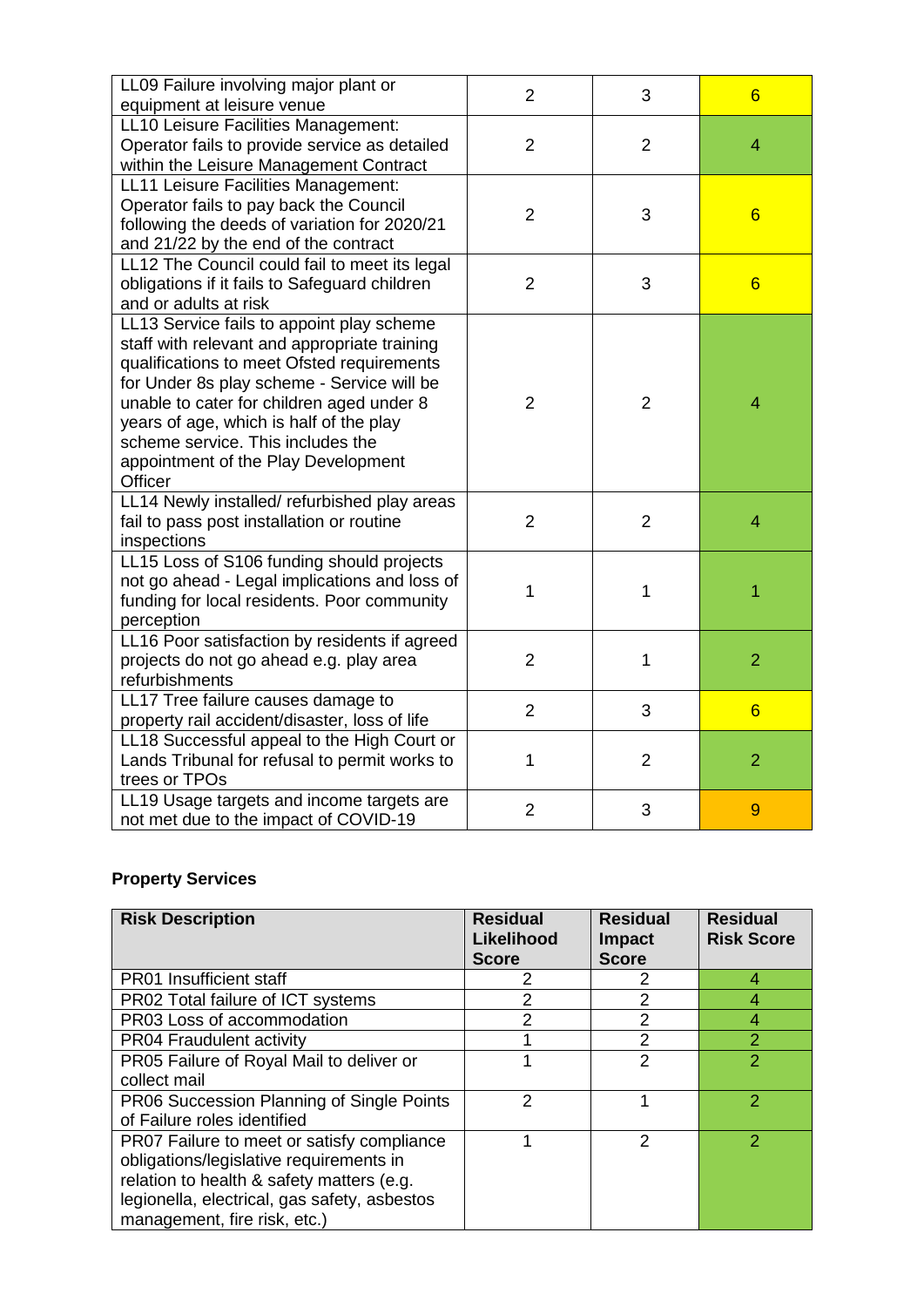| ST06 Failure to deliver the Property |  |  |
|--------------------------------------|--|--|
| <b>Investment Strategy</b>           |  |  |

## **Regulatory Services**

| <b>Risk Description</b>                                                                                                                                                                                          | <b>Residual</b><br>Likelihood<br><b>Score</b> | <b>Residual</b><br><b>Impact</b><br><b>Score</b> | <b>Residual</b><br><b>Risk Score</b> |
|------------------------------------------------------------------------------------------------------------------------------------------------------------------------------------------------------------------|-----------------------------------------------|--------------------------------------------------|--------------------------------------|
| RS01 Insufficient staff                                                                                                                                                                                          | 3                                             | $\overline{2}$                                   | $6\phantom{1}6$                      |
| RS02 Total failure of ICT systems                                                                                                                                                                                | $\overline{3}$                                | $\overline{2}$                                   | $6\overline{6}$                      |
| RS03 Loss of accommodation                                                                                                                                                                                       | $\overline{2}$                                | $\overline{2}$                                   | $\overline{\mathcal{A}}$             |
| RS04 Fraudulent activity                                                                                                                                                                                         | $\overline{2}$                                | $\overline{c}$                                   | 4                                    |
| RS05 The parking programme may not be                                                                                                                                                                            | $\overline{3}$                                | $\overline{1}$                                   | $\overline{3}$                       |
| completed in full, due to resourcing and the<br>consultative and iterative nature of the legal<br>process for introducing parking restrictions<br>and limited resources within the Council.                      |                                               |                                                  |                                      |
| RS06 Increase in workloads/major planning                                                                                                                                                                        | 4                                             | $\overline{2}$                                   | 8                                    |
| applications submitted -<br>Current indicators show continuation of high<br>application numbers and continued<br>complexity of major applications including<br>those coming forward at pre application<br>stage. |                                               |                                                  |                                      |
| RS07 Local Planning Authority placed in<br>special measures allowing applicants to<br>submit applications directly to Secretary of<br><b>State</b>                                                               | $\overline{2}$                                | $\overline{2}$                                   | 4                                    |
| RS08 Disruption to services during transfer of<br>part of Local Land Charges functions to Land<br>Registry                                                                                                       | $\overline{4}$                                | $\overline{2}$                                   | 8                                    |
| RS09 Insufficient staff and inadequate skills<br>set and loss of key staff                                                                                                                                       | 3                                             | $\overline{2}$                                   | $6\overline{6}$                      |
| RS10 Inaccuracy of appropriate data/records<br>- Particularly affecting property information on<br>Uniform and ArcMap software.                                                                                  | 3                                             | $\overline{2}$                                   | 6                                    |
| RS11 Failure to agree measures to meet the<br>parking deficit                                                                                                                                                    | 3                                             | 3                                                | 9                                    |
| RS12 Near term Air Quality Action Plans not<br>progressed                                                                                                                                                        | $\overline{2}$                                | $\overline{2}$                                   | 4                                    |
| RS13 Long term Air Quality Action Plans not<br>progressed                                                                                                                                                        | 3                                             | 1                                                | 3                                    |
| RS14 Local Authority placed in special<br>measures for Gazetteer should we fall<br>constantly below National Standard                                                                                            | $\overline{2}$                                | $\overline{2}$                                   | 4                                    |
| RS15 Failure of the parking service provider,<br>Hertsmere BC, to provide the service,<br>including insufficient CEOs                                                                                            | $\overline{2}$                                | $\overline{2}$                                   | 4                                    |
| RS16 Failure of EH commercial service<br>provider, Watford BC, to provide the service<br>in a professional, efficient and timely manner                                                                          | $\overline{2}$                                | $\overline{2}$                                   | 4                                    |
| RS17 Failure to renegotiate/renew/seek<br>alternative provider of contracts due to expire<br>ie IT software, parking enforcement                                                                                 | 3                                             | 3                                                | 9                                    |
| RS18 Failure to renew SLA with<br><b>Hertfordshire Building Control</b>                                                                                                                                          | $\overline{2}$                                | 4                                                | 8                                    |